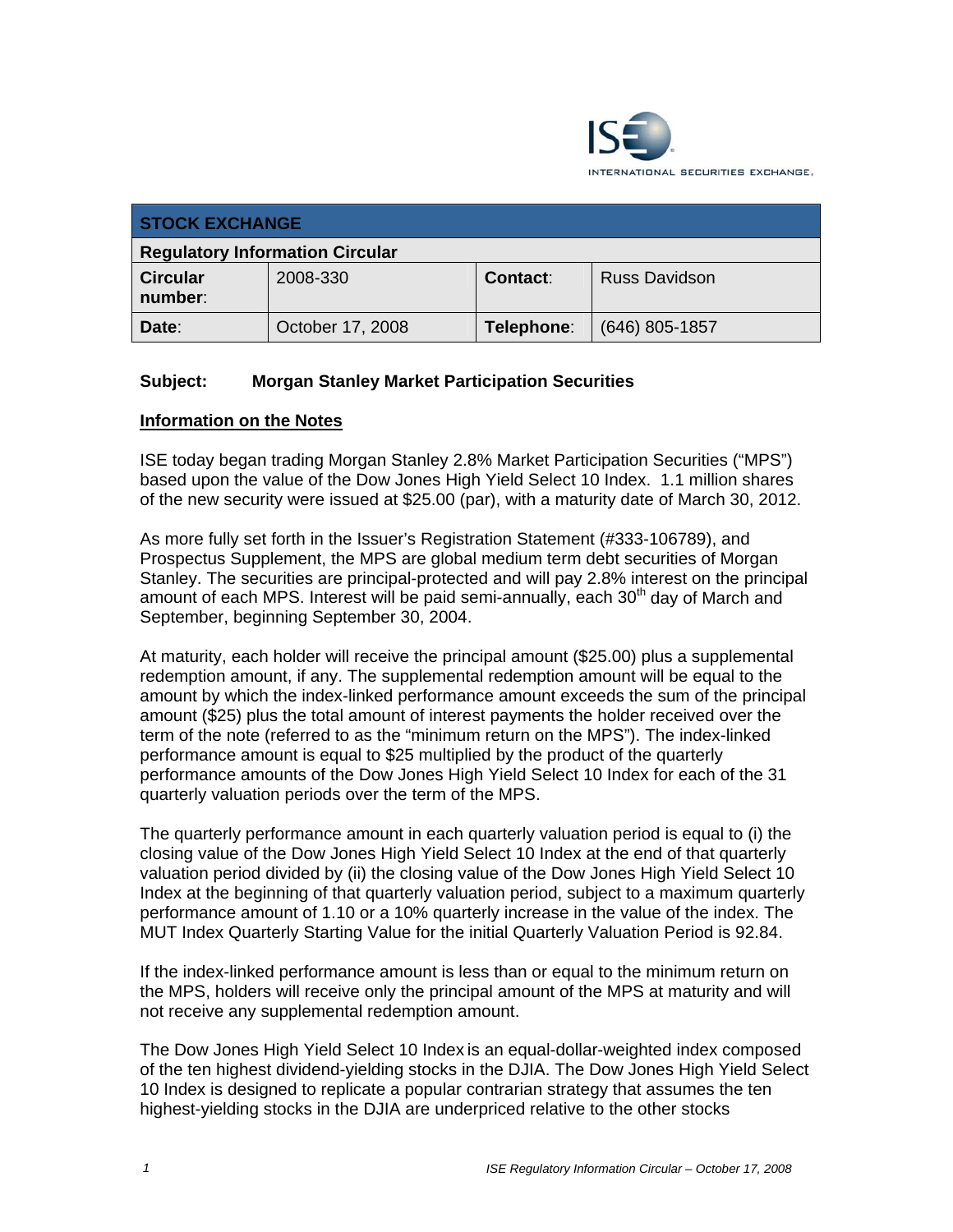comprising the average. The Dow Jones High Yield Select 10 Index was initially constituted on December 31, 1998 and set to the level of the DJIA divided by 100 rounded to the nearest cent. The Dow Jones High Yield Select 10 Index is rebalanced back to equal-dollar weight on the last business day of each calendar year.

It is expected that the market value of the MPS will be affected by the value of the Index, by a number of other interrelated factors including, among other things: the general level of interest rates, the volatility of the Dow Jones High Yield Select 10 Index, the time remaining to maturity, the dividend rate on stocks underlying the Dow Jones High Yield Select 10 Index, and the credit rating of the Issuer.

Investing in the PPY is not equivalent to investing in the Dow Jones High Yield Select 10 Index.

Ownership of the PPY will be maintained in book-entry form by or through The Depository Trust Company.

PPY will be quoted and trade as an equity issue in round lots of 100, and will trade "flat" without accrued interest.

Trading in the shares on ISE is on a UTP basis and is subject to ISE equity trading rules. The shares will trade from 9:00 a.m. until 4:00 p.m. Eastern Time. Equity Electronic Access Members ("Equity EAMs") trading the shares during the Pre-Market Session are exposed to the risk of the lack of the calculation or dissemination of underlying index value or intraday indicative value ("IIV"). For certain derivative securities products, an updated underlying index value or IIV may not be calculated or publicly disseminated in the Pre-Market hours. Since the underlying index value and IIV are not calculated or widely disseminated during Pre-Market hours, an investor who is unable to calculate implied values for certain derivative securities products during Pre-Market hours may be at a disadvantage to market professionals.

Equity EAMs also should review NASD Notice to Members 03-71 for guidance on trading these products. The Notice reminds members of their obligations to: (1) conduct adequate due diligence to understand the features of the product; (2) perform a reasonable-basis suitability analysis; (3) perform customer-specific suitability analysis in connection with any recommended transactions; (4) provide a balanced disclosure of both the risks and rewards associated with the particular product, especially when selling to retail investors; (5) implement appropriate internal controls; and (6) train registered persons regarding the features, risk and suitability of these products.

**This Regulatory Information Circular is not a statutory Prospectus. Equity EAMs should consult the Trust's Registration Statement, SAI, Prospectus and the Fund's website for relevant information.**